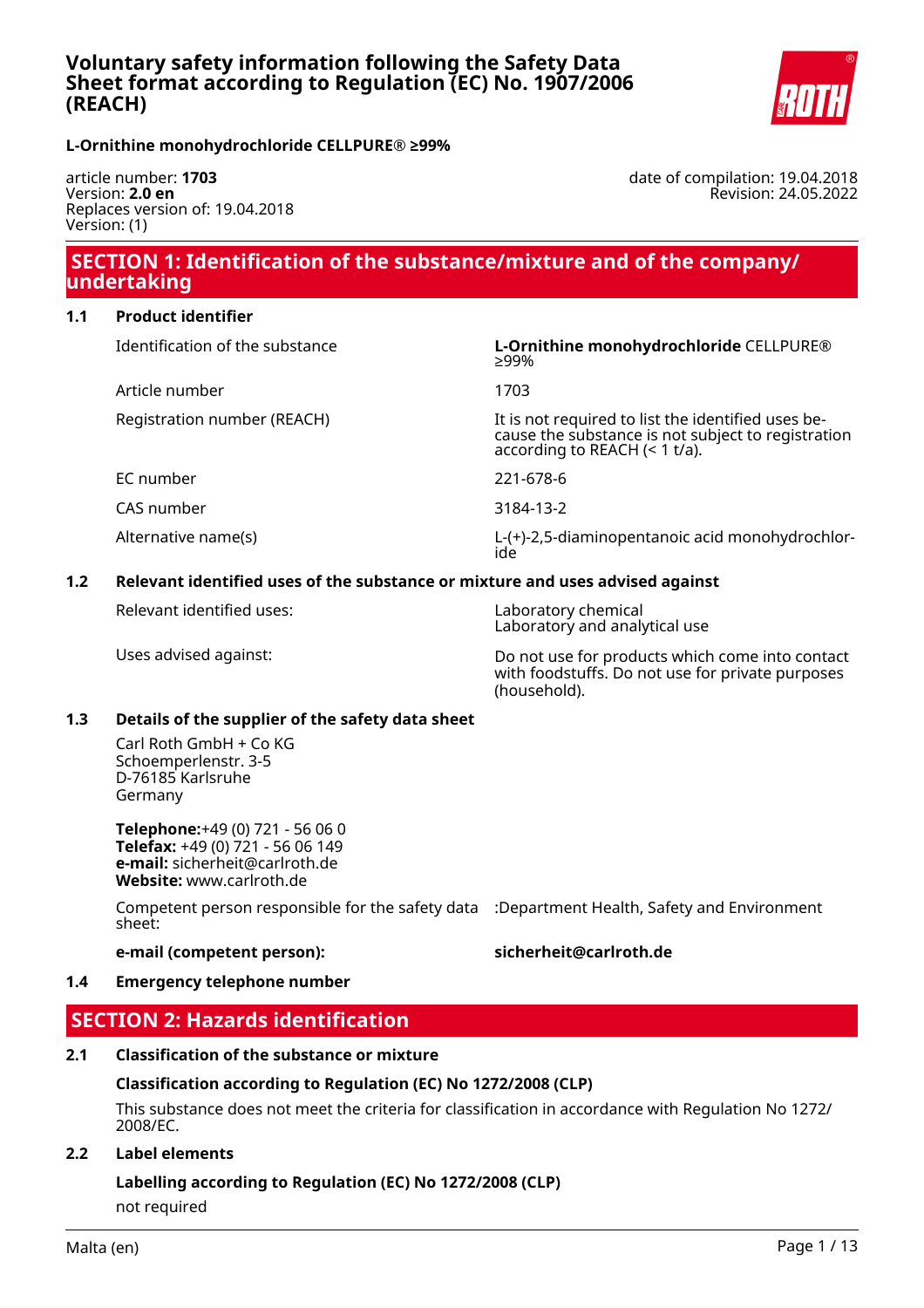

## **L-Ornithine monohydrochloride CELLPURE® ≥99%**

article number: **1703**

## **2.3 Other hazards**

### **Results of PBT and vPvB assessment**

According to the results of its assessment, this substance is not a PBT or a vPvB.

## **SECTION 3: Composition/information on ingredients**

### **3.1 Substances**

Molecular formula  $C_5H_{12}N_2O_2 \cdot HCl$ Molar mass CAS No 3184-13-2 EC No 221-678-6

Name of substance L-Ornithine monohydrochloride 168,6 $9/_{mol}$ 

## **SECTION 4: First aid measures**

## **4.1 Description of first aid measures**



## **General notes**

Take off contaminated clothing.

### **Following inhalation**

Provide fresh air.

### **Following skin contact**

Rinse skin with water/shower.

### **Following eye contact**

Rinse cautiously with water for several minutes.

## **Following ingestion**

Rinse mouth. Call a doctor if you feel unwell.

- **4.2 Most important symptoms and effects, both acute and delayed** Symptoms and effects are not known to date.
- **4.3 Indication of any immediate medical attention and special treatment needed** none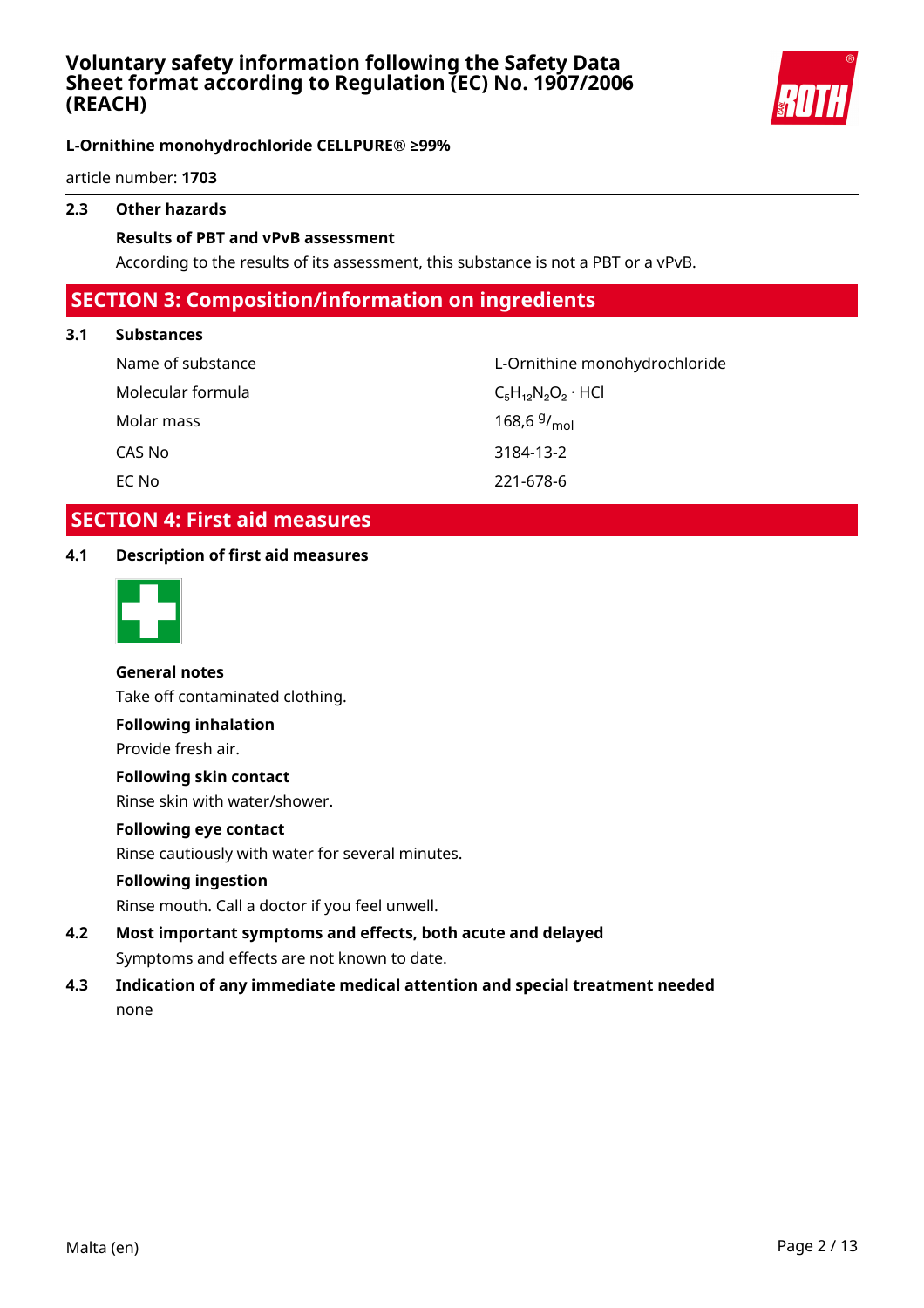

**L-Ornithine monohydrochloride CELLPURE® ≥99%**

article number: **1703**

## **SECTION 5: Firefighting measures**

### **5.1 Extinguishing media**



### **Suitable extinguishing media**

co-ordinate firefighting measures to the fire surroundings water, foam, alcohol resistant foam, dry extinguishing powder, ABC-powder

## **Unsuitable extinguishing media**

water jet

#### **5.2 Special hazards arising from the substance or mixture**

Combustible.

### **Hazardous combustion products**

In case of fire may be liberated: Nitrogen oxides (NOx), Carbon monoxide (CO), Carbon dioxide (CO₂)

#### **5.3 Advice for firefighters**

In case of fire and/or explosion do not breathe fumes. Fight fire with normal precautions from a reasonable distance. Wear self-contained breathing apparatus.

## **SECTION 6: Accidental release measures**

**6.1 Personal precautions, protective equipment and emergency procedures**



## **For non-emergency personnel**

Control of dust.

**6.2 Environmental precautions**

Keep away from drains, surface and ground water.

### **6.3 Methods and material for containment and cleaning up**

#### **Advice on how to contain a spill**

Covering of drains. Take up mechanically.

#### **Advice on how to clean up a spill**

Take up mechanically.

#### **Other information relating to spills and releases**

Place in appropriate containers for disposal.

### **6.4 Reference to other sections**

Hazardous combustion products: see section 5. Personal protective equipment: see section 8. Incompatible materials: see section 10. Disposal considerations: see section 13.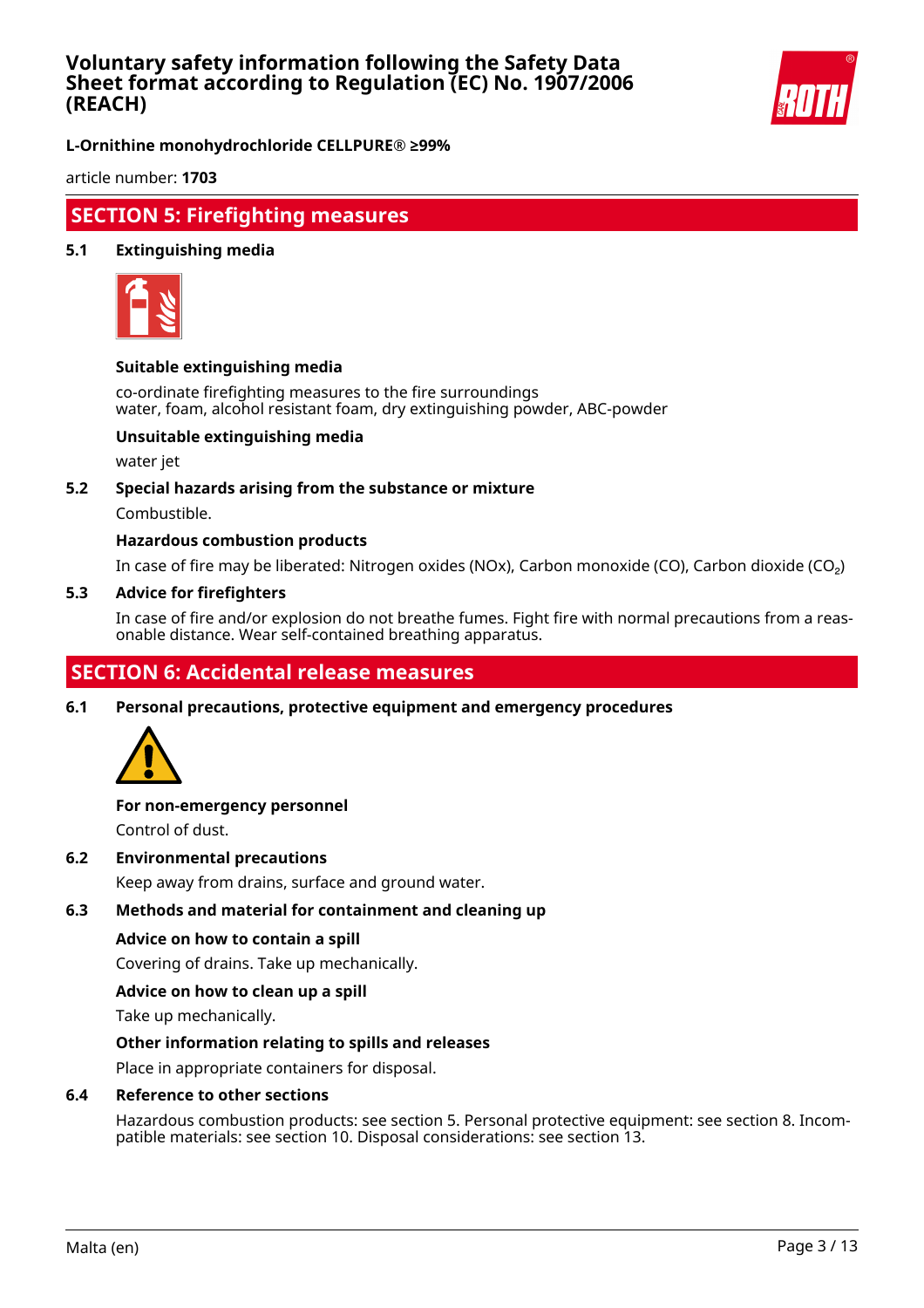

**L-Ornithine monohydrochloride CELLPURE® ≥99%**

article number: **1703**

## **SECTION 7: Handling and storage**

- **7.1 Precautions for safe handling** No special measures are necessary. **Advice on general occupational hygiene** Keep away from food, drink and animal feedingstuffs.
- **7.2 Conditions for safe storage, including any incompatibilities**

Store in a dry place.

**Incompatible substances or mixtures**

Observe hints for combined storage.

**Consideration of other advice:**

### **Ventilation requirements**

Use local and general ventilation.

**Specific designs for storage rooms or vessels**

Recommended storage temperature: 15 – 25 °C

### **7.3 Specific end use(s)**

No information available.

## **SECTION 8: Exposure controls/personal protection**

#### **8.1 Control parameters**

#### **National limit values**

## **Occupational exposure limit values (Workplace Exposure Limits)**

This information is not available.

#### **Human health values**

| Relevant DNELs and other threshold levels |                                  |                                              |                   |                            |
|-------------------------------------------|----------------------------------|----------------------------------------------|-------------------|----------------------------|
| <b>Endpoint</b>                           | <b>Threshold</b><br><b>level</b> | <b>Protection goal,</b><br>route of exposure | Used in           | <b>Exposure time</b>       |
| <b>DNEL</b>                               | $849.9 \,\mathrm{mq/m^3}$        | human, inhalatory                            | worker (industry) | chronic - systemic effects |
| <b>DNEL</b>                               | 482,3 mg/kg<br>bw/day            | human, dermal                                | worker (industry) | chronic - systemic effects |

#### **Environmental values**

| Relevant PNECs and other threshold levels |                                  |                   |                                       |                              |
|-------------------------------------------|----------------------------------|-------------------|---------------------------------------|------------------------------|
| End-<br>point                             | <b>Threshold</b><br><b>level</b> | <b>Organism</b>   | <b>Environmental com-</b><br>partment | <b>Exposure time</b>         |
| <b>PNEC</b>                               | $0.1 \frac{mg}{l}$               | aquatic organisms | freshwater                            | short-term (single instance) |
| <b>PNEC</b>                               | $0.78 \text{ mg}$ /              | aquatic organisms | sewage treatment plant<br>(STP)       | short-term (single instance) |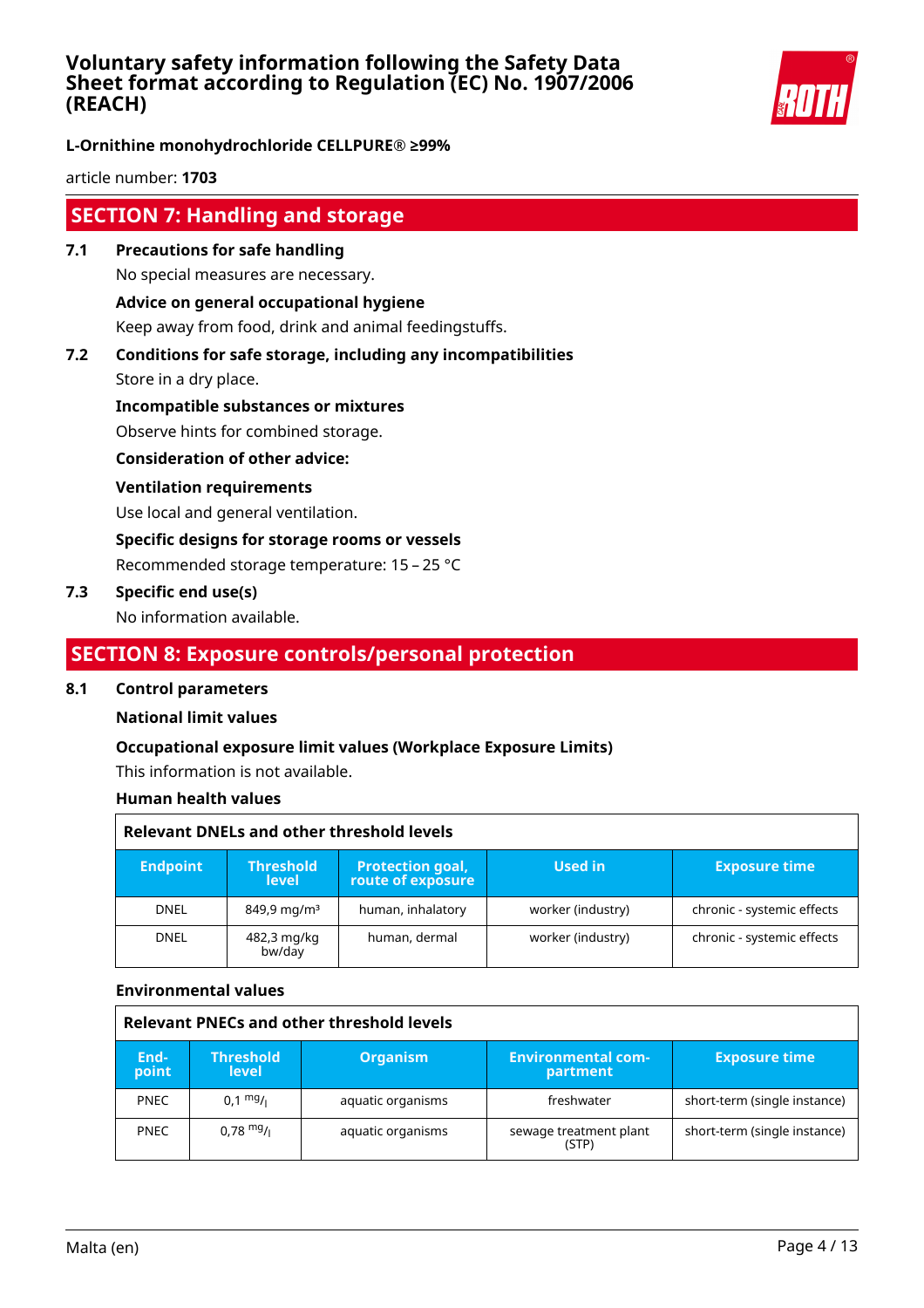

**L-Ornithine monohydrochloride CELLPURE® ≥99%**

article number: **1703**

### **8.2 Exposure controls**

### **Individual protection measures (personal protective equipment)**

#### **Eye/face protection**



Use safety goggle with side protection.

### **Skin protection**



#### **• hand protection**

Wear suitable gloves. Chemical protection gloves are suitable, which are tested according to EN 374.

#### **• type of material**

NBR (Nitrile rubber)

#### **• material thickness**

>0,11 mm

#### **• breakthrough times of the glove material**

>480 minutes (permeation: level 6)

#### **• other protection measures**

Take recovery periods for skin regeneration. Preventive skin protection (barrier creams/ointments) is recommended.

#### **Respiratory protection**



Respiratory protection necessary at: Dust formation. Particulate filter device (EN 143). P1 (filters at least 80 % of airborne particles, colour code: White).

#### **Environmental exposure controls**

Keep away from drains, surface and ground water.

## **SECTION 9: Physical and chemical properties**

#### **9.1 Information on basic physical and chemical properties**

| Physical state               | solid                      |
|------------------------------|----------------------------|
| Form                         | powder, crystalline        |
| Colour                       | white                      |
| Odour                        | odourless                  |
| Melting point/freezing point | 245 °C at 1.013 hPa (ECHA) |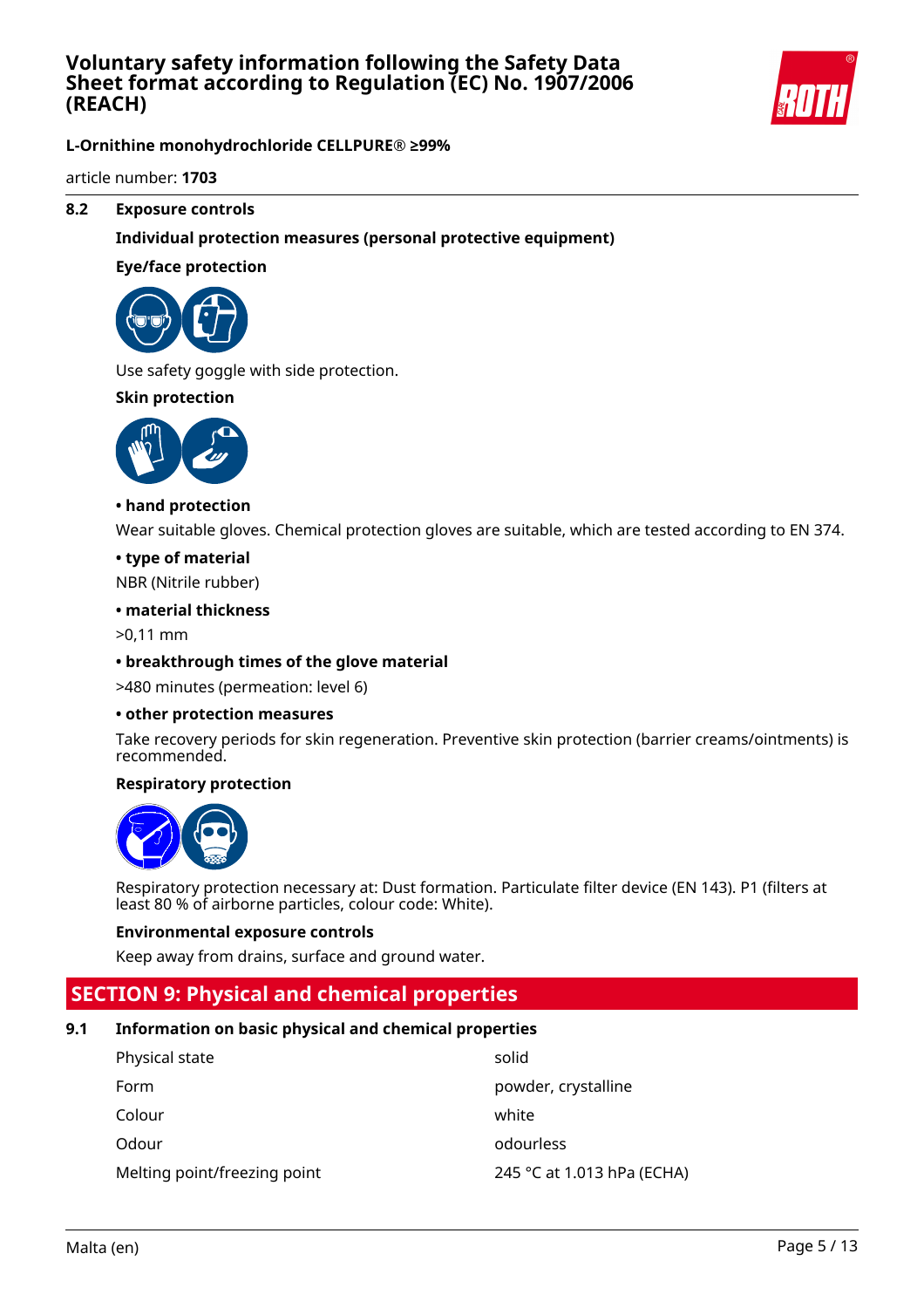

article number: **1703**

| Boiling point or initial boiling point and boiling<br>range | not determined                                                 |
|-------------------------------------------------------------|----------------------------------------------------------------|
| Flammability                                                | this material is combustible, but will not ignite<br>readily   |
| Lower and upper explosion limit                             | not determined                                                 |
| Flash point                                                 | not applicable                                                 |
| Auto-ignition temperature                                   | 386,4 - 386,8 °C (ECHA)                                        |
| Decomposition temperature                                   | not relevant                                                   |
| pH (value)                                                  | 5 – 6 (in aqueous solution: 25 $9/1$ , 20 °C)                  |
| Kinematic viscosity                                         | not relevant                                                   |
| Solubility(ies)                                             |                                                                |
| Water solubility                                            | ~455 $9/1$ at 30 °C (ECHA)                                     |
|                                                             |                                                                |
| Partition coefficient                                       |                                                                |
| Partition coefficient n-octanol/water (log value):          | $-4,22$ (ECHA)                                                 |
|                                                             |                                                                |
|                                                             |                                                                |
| Vapour pressure                                             | 0 <sub>hPa</sub>                                               |
| Density and/or relative density                             |                                                                |
| Density                                                     | 1,429 $9/_{cm^3}$ at 20 °C (ECHA)                              |
| Relative vapour density                                     | information on this property is not available                  |
| <b>Bulk density</b>                                         | 450 - 500 kg/m <sup>3</sup>                                    |
|                                                             |                                                                |
| Particle characteristics                                    | No data available.                                             |
|                                                             |                                                                |
| Other safety parameters                                     |                                                                |
| Oxidising properties                                        | none                                                           |
| <b>Other information</b>                                    |                                                                |
| Information with regard to physical hazard<br>classes:      | hazard classes acc. to GHS<br>(physical hazards): not relevant |
| Other safety characteristics:                               | There is no additional information.                            |

**9.2 Other information**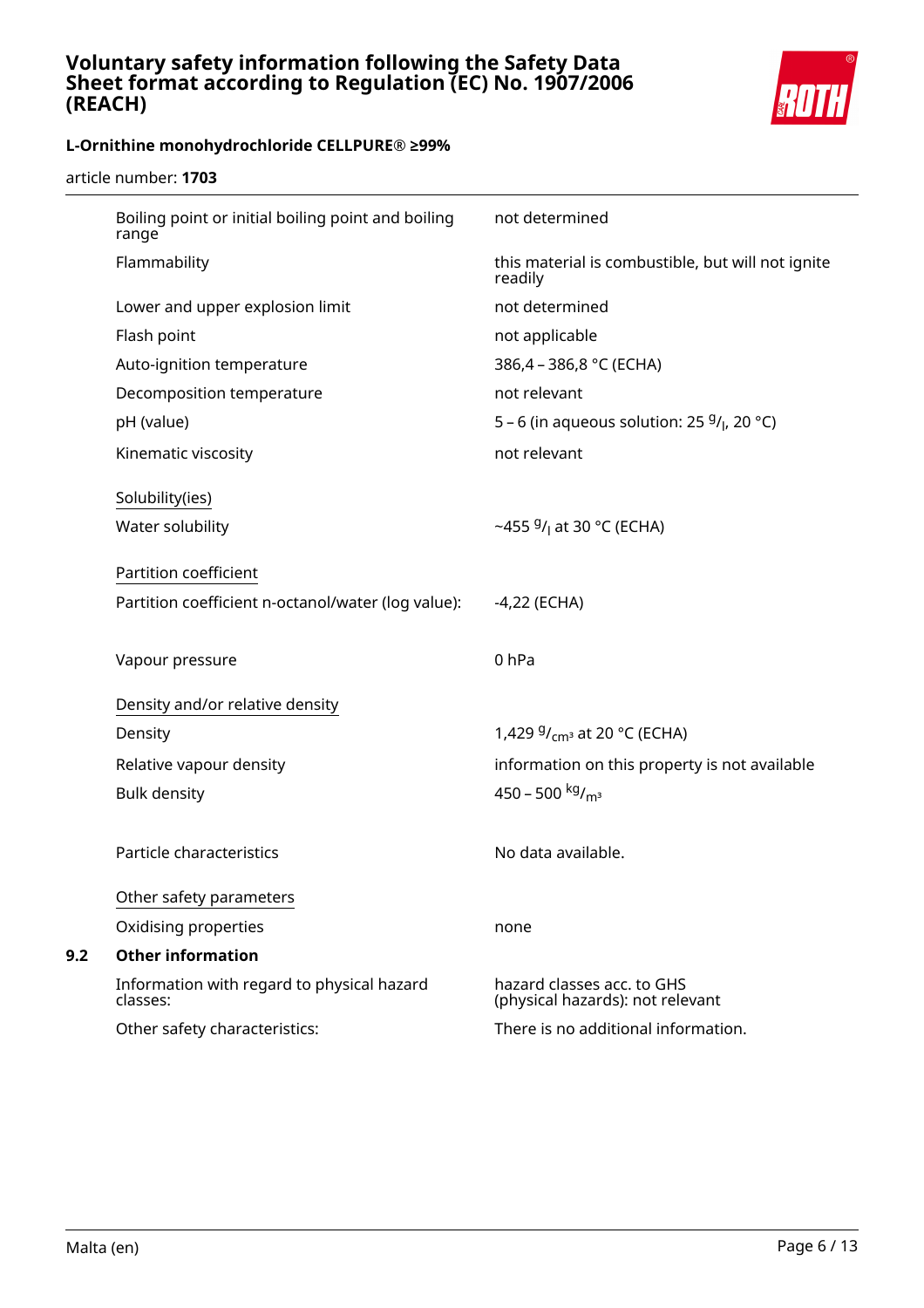

article number: **1703**

## **SECTION 10: Stability and reactivity**

#### **10.1 Reactivity**

The product in the delivered form is not dust explosion capable; the enrichment of fine dust however leads to the danger of dust explosion.

#### **10.2 Chemical stability**

The material is stable under normal ambient and anticipated storage and handling conditions of temperature and pressure.

#### **10.3 Possibility of hazardous reactions**

**Violent reaction with:** strong oxidiser

#### **10.4 Conditions to avoid**

Direct light irradiation. Protect from moisture. Keep away from heat.

#### **10.5 Incompatible materials**

There is no additional information.

#### **10.6 Hazardous decomposition products**

Hazardous combustion products: see section 5.

## **SECTION 11: Toxicological information**

### **11.1 Information on hazard classes as defined in Regulation (EC) No 1272/2008**

#### **Classification according to GHS (1272/2008/EC, CLP)**

This substance does not meet the criteria for classification in accordance with Regulation No 1272/ 2008/EC.

#### **Acute toxicity**

Shall not be classified as acutely toxic.

| <b>Acute toxicity</b> |                 |                        |                |               |               |
|-----------------------|-----------------|------------------------|----------------|---------------|---------------|
| <b>Exposure route</b> | <b>Endpoint</b> | <b>Value</b>           | <b>Species</b> | <b>Method</b> | <b>Source</b> |
| oral                  | LD50            | $>2.000 \frac{mg}{kg}$ | rat            |               | <b>ECHA</b>   |

### **Skin corrosion/irritation**

Shall not be classified as corrosive/irritant to skin.

#### **Serious eye damage/eye irritation**

Shall not be classified as seriously damaging to the eye or eye irritant.

#### **Respiratory or skin sensitisation**

Shall not be classified as a respiratory or skin sensitiser.

#### **Germ cell mutagenicity**

Shall not be classified as germ cell mutagenic.

#### **Carcinogenicity**

Shall not be classified as carcinogenic.

#### **Reproductive toxicity**

Shall not be classified as a reproductive toxicant.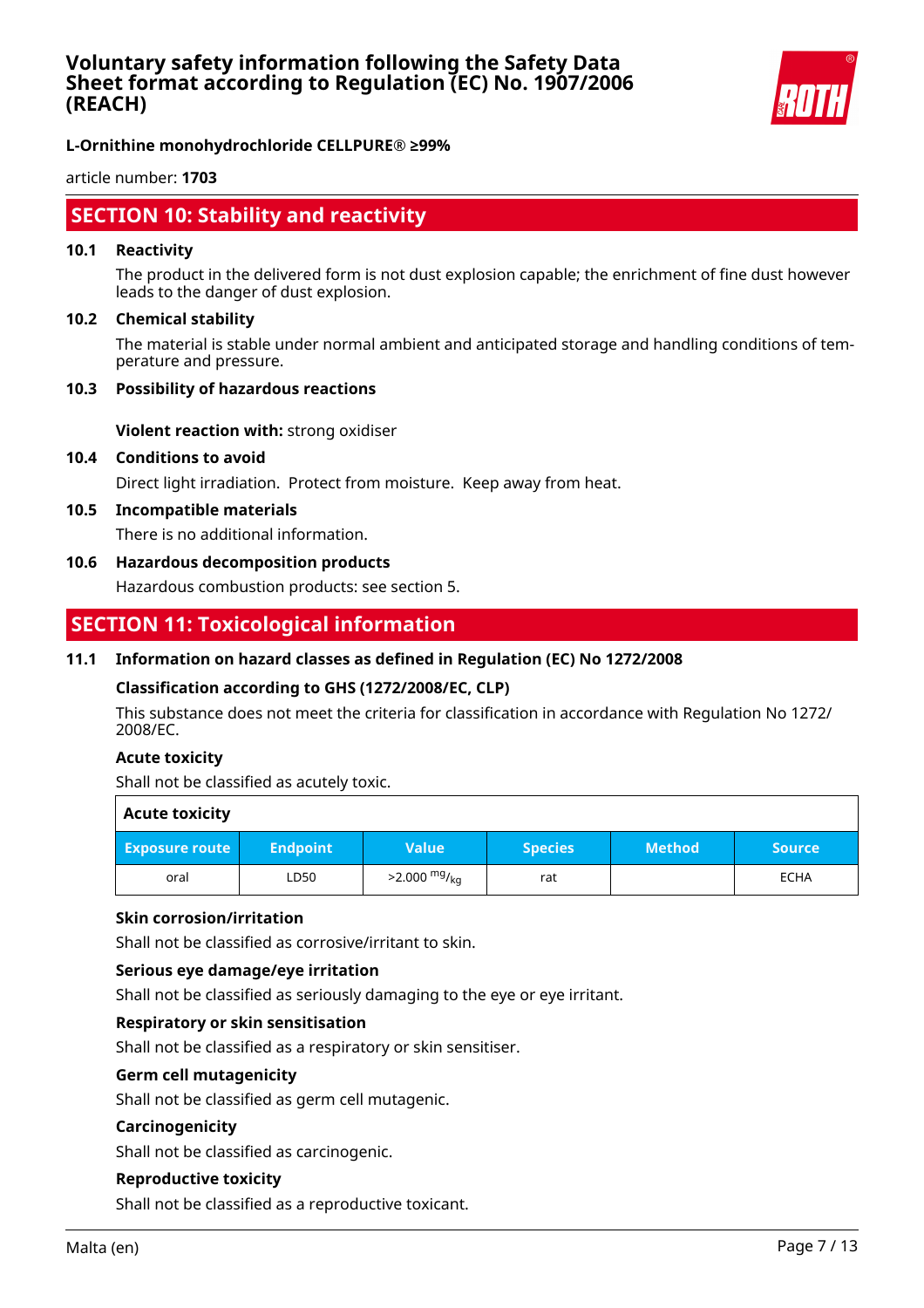

## **L-Ornithine monohydrochloride CELLPURE® ≥99%**

#### article number: **1703**

#### **Specific target organ toxicity - single exposure**

Shall not be classified as a specific target organ toxicant (single exposure).

#### **Specific target organ toxicity - repeated exposure**

Shall not be classified as a specific target organ toxicant (repeated exposure).

#### **Aspiration hazard**

Shall not be classified as presenting an aspiration hazard.

### **Symptoms related to the physical, chemical and toxicological characteristics**

#### **• If swallowed**

Data are not available.

**• If in eyes**

Data are not available.

**• If inhaled**

Data are not available.

**• If on skin**

Data are not available.

#### **• Other information**

Health effects are not known.

- **11.2 Endocrine disrupting properties** Not listed.
- **11.3 Information on other hazards**

There is no additional information.

## **SECTION 12: Ecological information**

#### **12.1 Toxicity**

Shall not be classified as hazardous to the aquatic environment.

| <b>Aquatic toxicity (acute)</b> |                       |               |                         |
|---------------------------------|-----------------------|---------------|-------------------------|
| <b>Value</b>                    | <b>Species</b>        | <b>Source</b> | <b>Exposure</b><br>time |
| $>100 \frac{mg}{l}$             | aquatic invertebrates | <b>ECHA</b>   | 48 h                    |
| $>100$ mg/                      | algae                 | <b>ECHA</b>   | 72 h                    |
|                                 |                       |               |                         |

### **Aquatic toxicity (chronic)**

| <b>Endpoint</b> | Value'     | <b>Species</b> | <b>Source</b> | <b>Exposure</b><br>time |
|-----------------|------------|----------------|---------------|-------------------------|
| EC50            | 7,8 $mg/1$ | microorganisms | <b>ECHA</b>   | 3 h                     |

#### **Biodegradation**

The substance is readily biodegradable.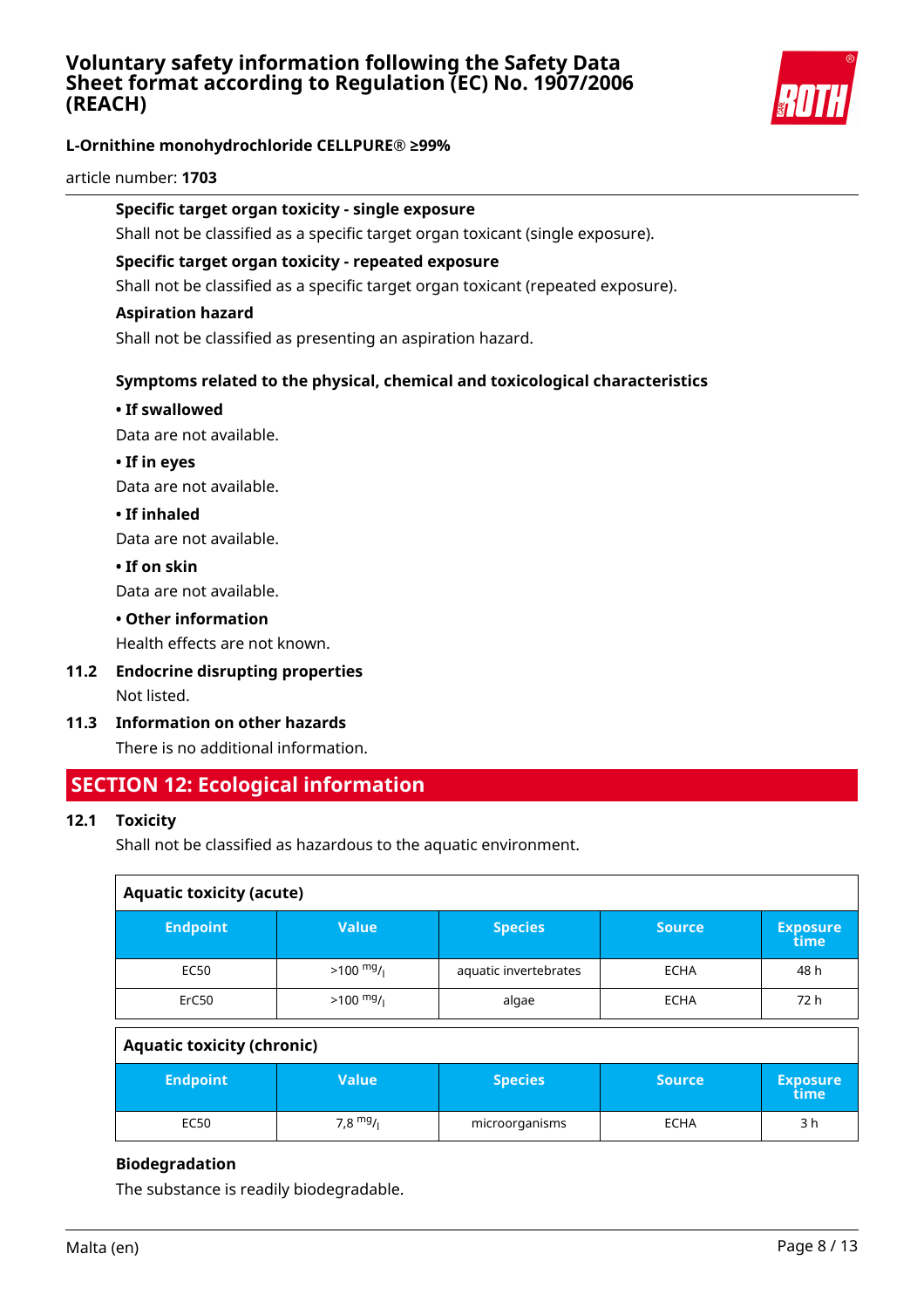

article number: **1703**

#### **12.2 Process of degradability**

Theoretical Oxygen Demand with nitrification: 1,447  $mg/m<sub>0</sub>$ Theoretical Oxygen Demand: 1,044 <sup>mg</sup>/<sub>mg</sub> Theoretical Carbon Dioxide: 1,305  $mg/mg$ Biochemical Oxygen Demand: 625  $mg_{g}^{mg}$ at 5 d

#### **12.3 Bioaccumulative potential**

Does not significantly accumulate in organisms.

| n-octanol/water (log KOW) | -4,22 (ECHA) |
|---------------------------|--------------|
| BOD5/COD                  | 0,625        |

#### **12.4 Mobility in soil**

Data are not available.

- **12.5 Results of PBT and vPvB assessment** Data are not available.
- **12.6 Endocrine disrupting properties** Not listed.

#### **12.7 Other adverse effects**

Data are not available.

## **SECTION 13: Disposal considerations**

#### **13.1 Waste treatment methods**



Consult the appropriate local waste disposal expert about waste disposal.

#### **Sewage disposal-relevant information**

Do not empty into drains.

#### **13.2 Relevant provisions relating to waste**

The allocation of waste identity numbers/waste descriptions must be carried out according to the EEC, specific to the industry and process. Waste catalogue ordinance (Germany).

#### **13.3 Remarks**

Waste shall be separated into the categories that can be handled separately by the local or national waste management facilities. Please consider the relevant national or regional provisions.

## **SECTION 14: Transport information**

- **14.1 UN number or ID number 14.1 UN number** not subject to transport regulations
- **14.2 UN proper shipping name** not assigned
- **14.3 Transport hazard class(es)** none
- **14.4 Packing group not assigned**
- 

**14.5 Environmental hazards** non-environmentally hazardous acc. to the dangerous goods regulations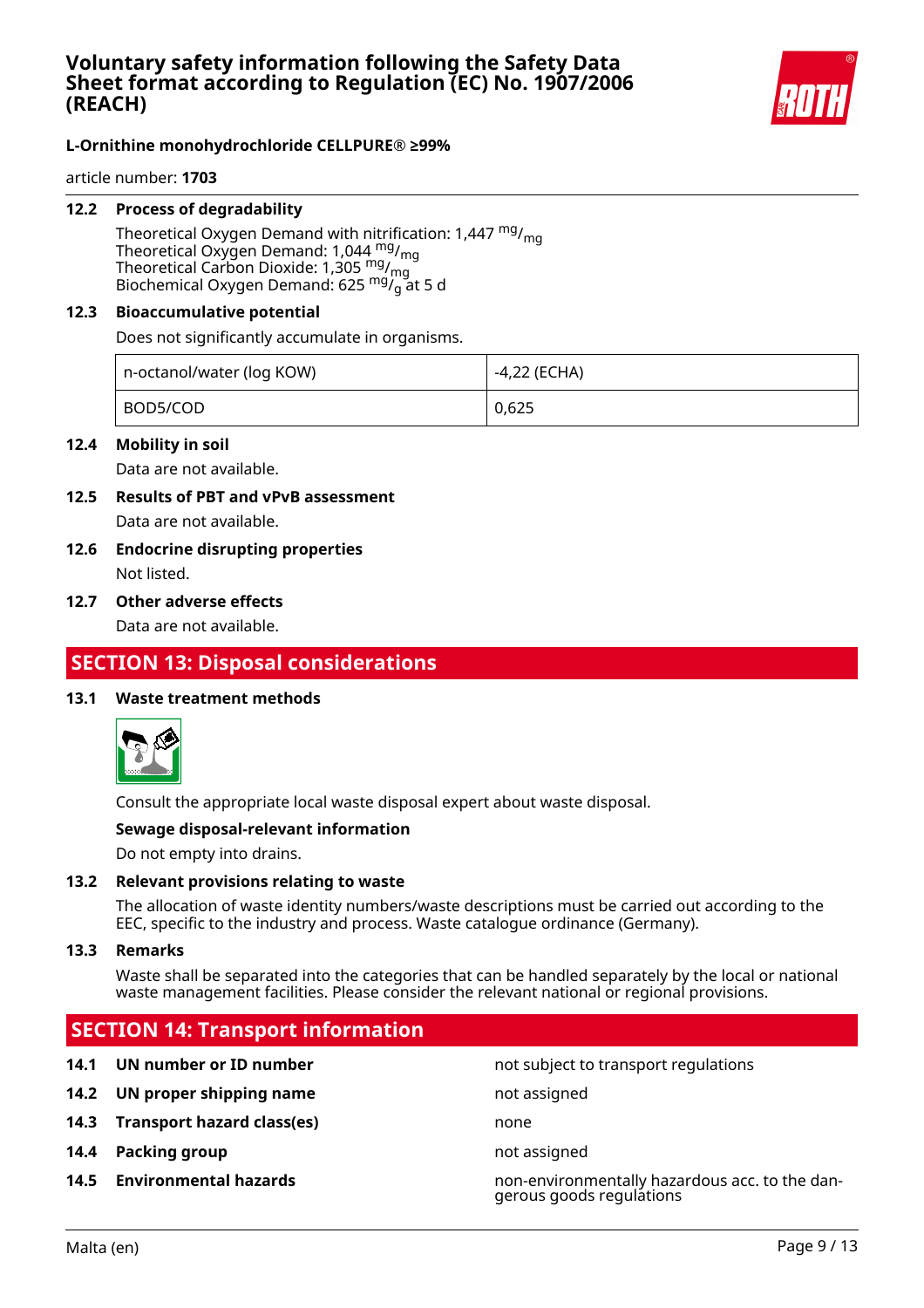

article number: **1703**

**14.6 Special precautions for user**

There is no additional information.

- **14.7 Maritime transport in bulk according to IMO instruments** The cargo is not intended to be carried in bulk.
- **14.8 Information for each of the UN Model Regulations**
	- **Transport of dangerous goods by road, rail and inland waterway (ADR/RID/ADN) Additional information**

Not subject to ADR, RID and ADN.

**International Maritime Dangerous Goods Code (IMDG) - Additional information** Not subject to IMDG.

**International Civil Aviation Organization (ICAO-IATA/DGR) - Additional information** Not subject to ICAO-IATA.

## **SECTION 15: Regulatory information**

**15.1 Safety, health and environmental regulations/legislation specific for the substance or mixture**

**Relevant provisions of the European Union (EU)**

**Restrictions according to REACH, Annex XVII**

not listed

**List of substances subject to authorisation (REACH, Annex XIV)/SVHC - candidate list** Not listed.

**Seveso Directive**

|           | 2012/18/EU (Seveso III)               |                                                                                                 |              |
|-----------|---------------------------------------|-------------------------------------------------------------------------------------------------|--------------|
| <b>No</b> | Dangerous substance/hazard categories | Qualifying quantity (tonnes) for the ap-<br>plication of lower and upper-tier re-<br>quirements | <b>Notes</b> |
|           | not assigned                          |                                                                                                 |              |

#### **Deco-Paint Directive**

| VOC content | 0 %<br>0 <sup>9</sup><br>U |
|-------------|----------------------------|
|             |                            |

#### **Industrial Emissions Directive (IED)**

| VOC content | 0 %  |
|-------------|------|
| VOC content | 09/1 |

#### **Directive on the restriction of the use of certain hazardous substances in electrical and electronic equipment (RoHS)**

not listed

## **Regulation concerning the establishment of a European Pollutant Release and Transfer Register (PRTR)**

not listed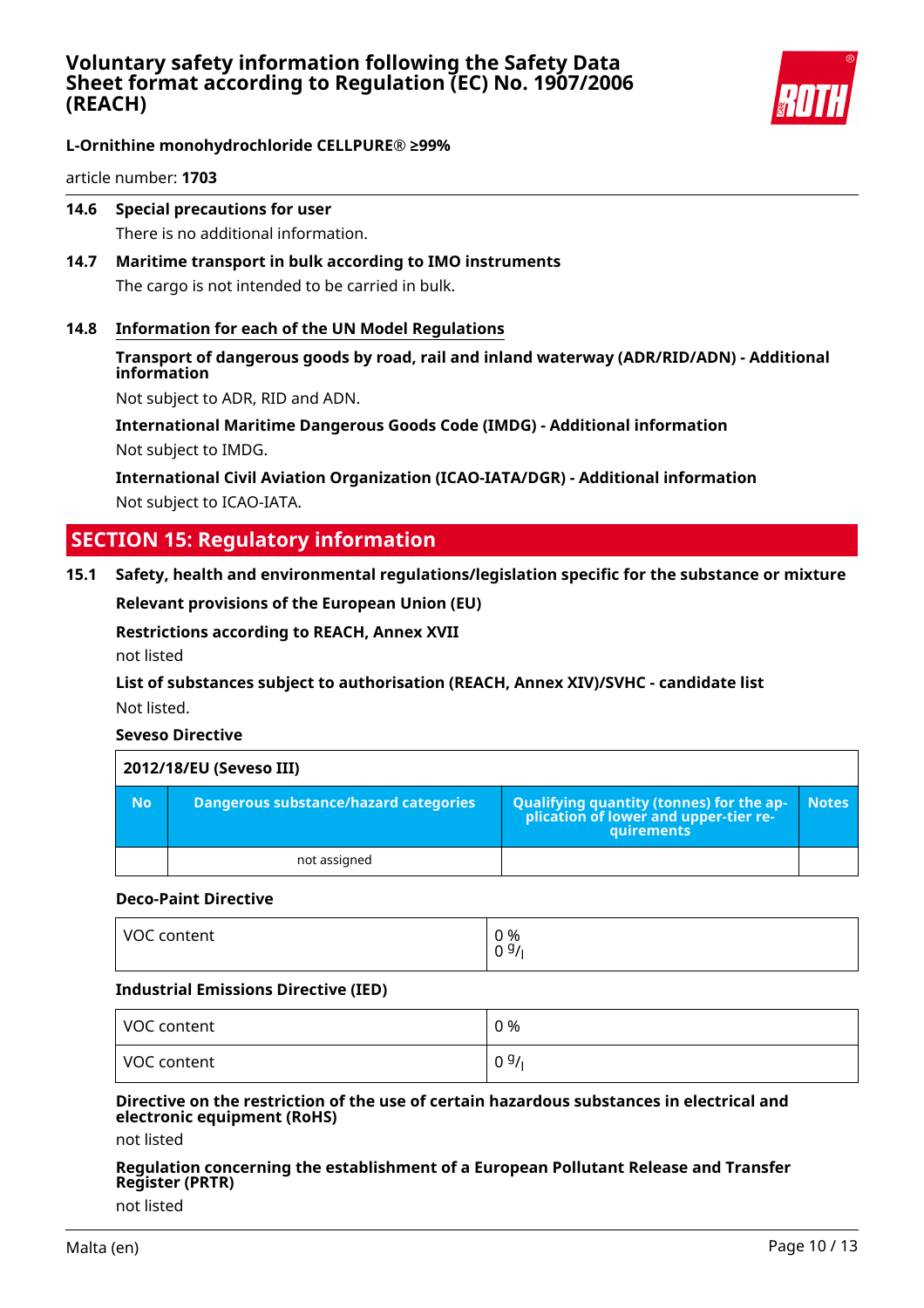

article number: **1703**

| Water Framework Directive (WFD) |                                                                                                            |               |           |                |
|---------------------------------|------------------------------------------------------------------------------------------------------------|---------------|-----------|----------------|
| List of pollutants (WFD)        |                                                                                                            |               |           |                |
| Name of substance               | Name acc. to inventory                                                                                     | <b>CAS No</b> | Listed in | <b>Remarks</b> |
| L-Ornithine monohydrochloride   | Organohalogen compounds and<br>substances which may form such<br>compounds in the aquatic envir-<br>onment |               | a)        |                |

#### **Legend**

A) Indicative list of the main pollutants

#### **Regulation on the marketing and use of explosives precursors**

not listed

#### **Regulation on drug precursors**

not listed

#### **Regulation on substances that deplete the ozone layer (ODS)**

not listed

#### **Regulation concerning the export and import of hazardous chemicals (PIC)**

not listed

#### **Regulation on persistent organic pollutants (POP)**

not listed

#### **Other information**

Directive 94/33/EC on the protection of young people at work. Observe employment restrictions under the Maternity Protection Directive (92/85/EEC) for expectant or nursing mothers.

#### **National inventories**

| <b>Country</b> | <b>Inventory</b> | <b>Status</b>       |
|----------------|------------------|---------------------|
| AU             | <b>AIIC</b>      | substance is listed |
| CA             | <b>DSL</b>       | substance is listed |
| <b>CN</b>      | <b>IECSC</b>     | substance is listed |
| EU             | <b>ECSI</b>      | substance is listed |
| EU             | REACH Reg.       | substance is listed |
| <b>KR</b>      | <b>KECI</b>      | substance is listed |
| NZ             | NZIOC            | substance is listed |
| <b>PH</b>      | <b>PICCS</b>     | substance is listed |
| <b>TW</b>      | <b>TCSI</b>      | substance is listed |
| US             | <b>TSCA</b>      | substance is listed |

#### **Legend**

AIIC Australian Inventory of Industrial Chemicals<br>
DSL Domestic Substances List (DSL)<br>
ECSI EC Substance Inventory (EINECS, ELINCS, NL DSL Domestic Substances List (DSL)

ECSI EC Substance Inventory (EINECS, ELINCS, NLP)

IECSC Inventory of Existing Chemical Substances Produced or Imported in China

KECI Korea Existing Chemicals Inventory

NZIoC New Zealand Inventory of Chemicals PICCS Philippine Inventory of Chemicals and Chemical Substances (PICCS)

REACH Reg. REACH registered substances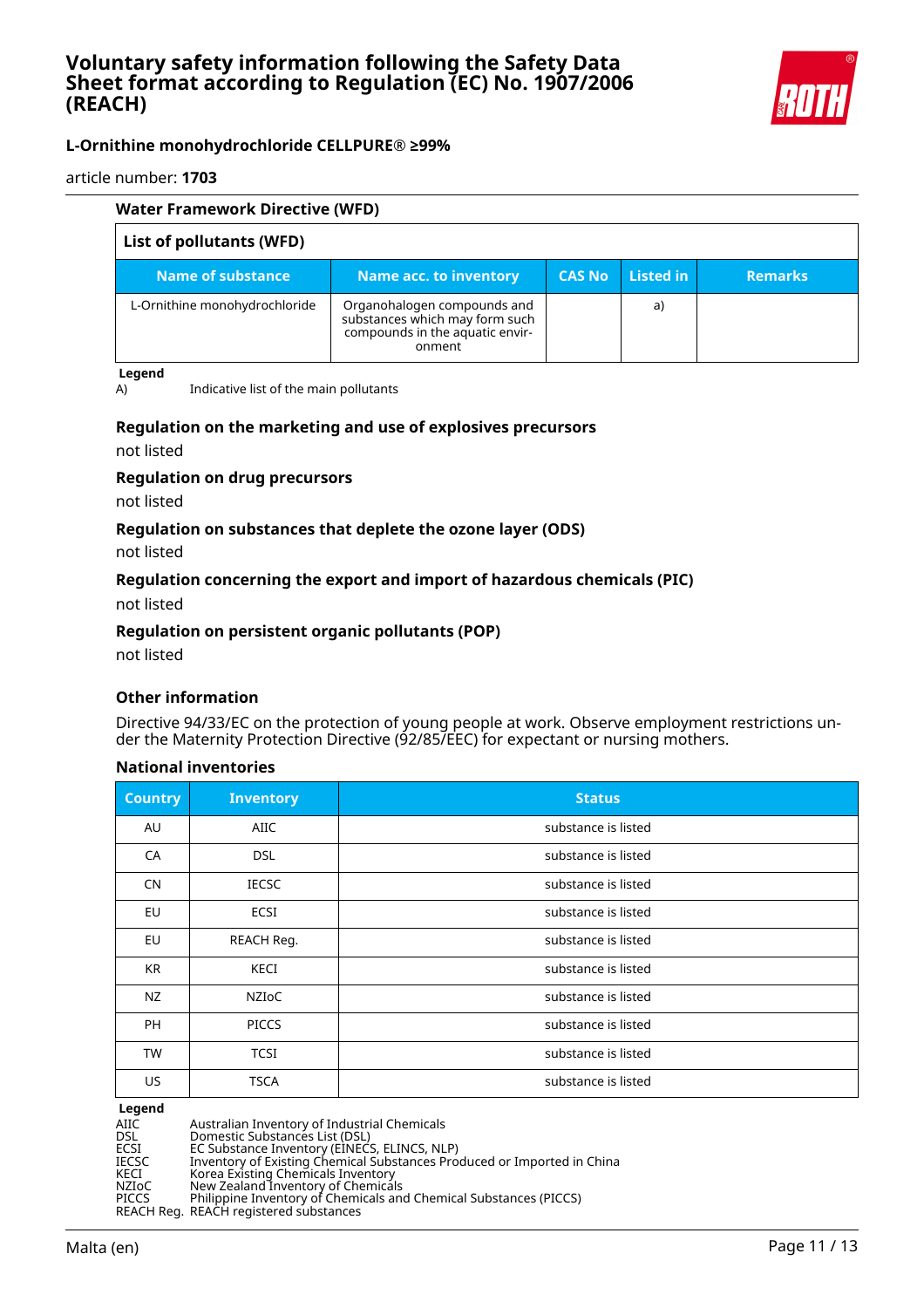

#### article number: **1703**

**Legend** TCSI Taiwan Chemical Substance Inventory TSCA Toxic Substance Control Act

#### **15.2 Chemical Safety Assessment**

No Chemical Safety Assessment has been carried out for this substance.

## **SECTION 16: Other information**

#### **Indication of changes (revised safety data sheet)**

Alignment to regulation: Regulation (EC) No. 1907/2006 (REACH), amended by 2020/878/EU

#### Restructuring: section 9, section 14

| <b>Section</b> | <b>Former entry (text/value)</b>                      | <b>Actual entry (text/value)</b>                                                                                             | Safety-<br>relev-<br>ant |
|----------------|-------------------------------------------------------|------------------------------------------------------------------------------------------------------------------------------|--------------------------|
| 2.2            | Signal word:<br>not required                          |                                                                                                                              | yes                      |
| 2.3            | Other hazards:<br>There is no additional information. | Other hazards                                                                                                                | yes                      |
| 2.3            |                                                       | Results of PBT and vPvB assessment:<br>According to the results of its assessment, this<br>substance is not a PBT or a vPvB. | yes                      |

#### **Abbreviations and acronyms**

| Abbr.         | <b>Descriptions of used abbreviations</b>                                                                                                                                                                                       |  |
|---------------|---------------------------------------------------------------------------------------------------------------------------------------------------------------------------------------------------------------------------------|--|
| <b>ADN</b>    | Accord européen relatif au transport international des marchandises dangereuses par voies de naviga-<br>tion intérieures (European Agreement concerning the International Carriage of Dangerous Goods by In-<br>land Waterways) |  |
| <b>ADR</b>    | Accord relatif au transport international des marchandises dangereuses par route (Agreement concern-<br>ing the International Carriage of Dangerous Goods by Road)                                                              |  |
| <b>BOD</b>    | Biochemical Oxygen Demand                                                                                                                                                                                                       |  |
| CAS           | Chemical Abstracts Service (service that maintains the most comprehensive list of chemical substances)                                                                                                                          |  |
| <b>CLP</b>    | Regulation (EC) No 1272/2008 on classification, labelling and packaging of substances and mixtures                                                                                                                              |  |
| COD           | Chemical oxygen demand                                                                                                                                                                                                          |  |
| <b>DGR</b>    | Dangerous Goods Regulations (see IATA/DGR)                                                                                                                                                                                      |  |
| <b>DNEL</b>   | Derived No-Effect Level                                                                                                                                                                                                         |  |
| <b>EC50</b>   | Effective Concentration 50 %. The EC50 corresponds to the concentration of a tested substance causing<br>50 % changes in response (e.g. on growth) during a specified time interval                                             |  |
| EC No         | The EC Inventory (EINECS, ELINCS and the NLP-list) is the source for the seven-digit EC number, an identi-<br>fier of substances commercially available within the EU (European Union)                                          |  |
| <b>EINECS</b> | European Inventory of Existing Commercial Chemical Substances                                                                                                                                                                   |  |
| <b>ELINCS</b> | European List of Notified Chemical Substances                                                                                                                                                                                   |  |
| ErC50         | $\equiv$ EC50: in this method, that concentration of test substance which results in a 50 % reduction in either<br>growth (EbC50) or growth rate (ErC50) relative to the control                                                |  |
| <b>GHS</b>    | "Globally Harmonized System of Classification and Labelling of Chemicals" developed by the United Na-<br>tions                                                                                                                  |  |